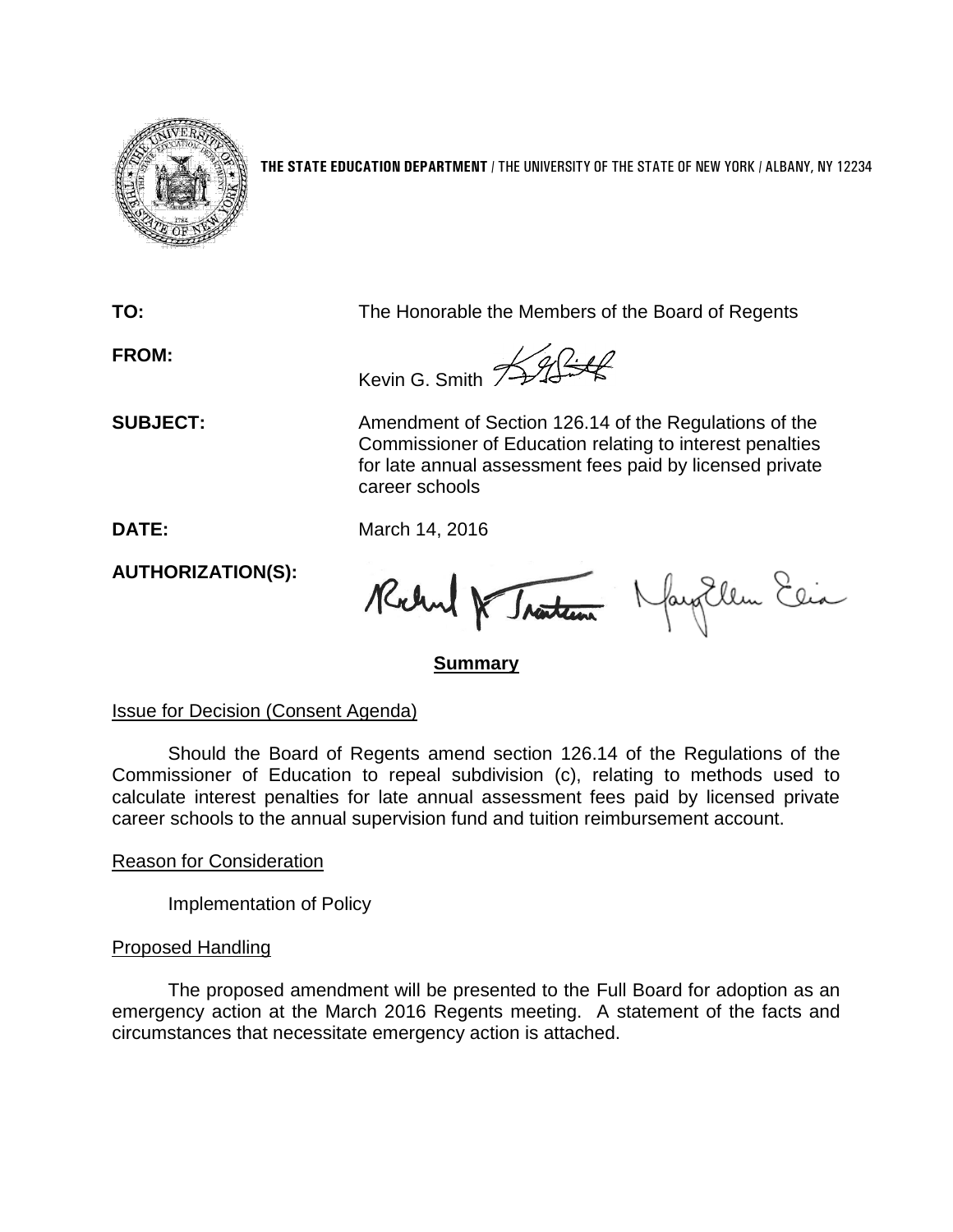#### Background Information

Education Law §5001 sets forth the requirements for licensure of private career schools. Pursuant to Education Law §5001(9), the Commissioner is directed to annually assess each school a total percentage of the school's gross tuition based upon the previous year ("annual assessment fee"), which shall be payable in equal quarterly installments due on June 1<sup>st</sup>, September 1<sup>st</sup>, December 1<sup>st</sup> and March 1<sup>st</sup>. The statute provides that any annual assessment fees submitted by the schools after the due date shall be subject to interest at one percent above the prevailing prime rate. Annual assessment fees and interest penalties are used to fund the Department's supervision and regulation of licensed private schools (Annual Supervision Fund). Payments of such fees and interest penalties are deemed to be a condition of a school's licensure, and the statute authorizes the Commissioner to suspend licensure for late payments.

Commissioner's Regulations §126.14(c) provides that the interest penalty shall be calculated as follows:

(1) For payments received within the first 30 days after the due date the interest penalty shall be the product of the amount due multiplied by one twelfth of the sum of one plus the prevailing prime rate of interest on the due date as determined by the commissioner.

(2) For payments received more than 30 days after the due date the interest penalty shall be compounded daily for each day the payment is late at a rate of interest equal to the sum of one plus the prevailing prime rate of interest on the due date as determined by the commissioner.

(3) Interest penalties not paid within 15 days of notification of the amount of the penalty shall be increased in accordance with the method used by the commissioner to compute the interest penalty in the first instance.

The interest penalties in the current regulation are outside the scope of the plain language in Education Law §5001(9) ("one percent above the prevailing prime rate") and produce exorbitant penalty fees which most proprietary schools are unable to pay. As a result, the revenues collected on principal owed the assessment fund are more difficult to collect and the Commissioner's ability to gain payment of amounts in arrears by virtue of the threat of suspension of a school's license loses its leverage. The Department can accomplish collection of due amounts related to the assessment fund through strict adherence to the plain meaning contained in the statute the regulations is meant to implement.

A Notice of Emergency Adoption and Proposed Rule Making will be published in the State Register on April 6, 2016. A copy of the proposed rule is attached. Supporting materials are available on request from the Secretary to the Board of Regents.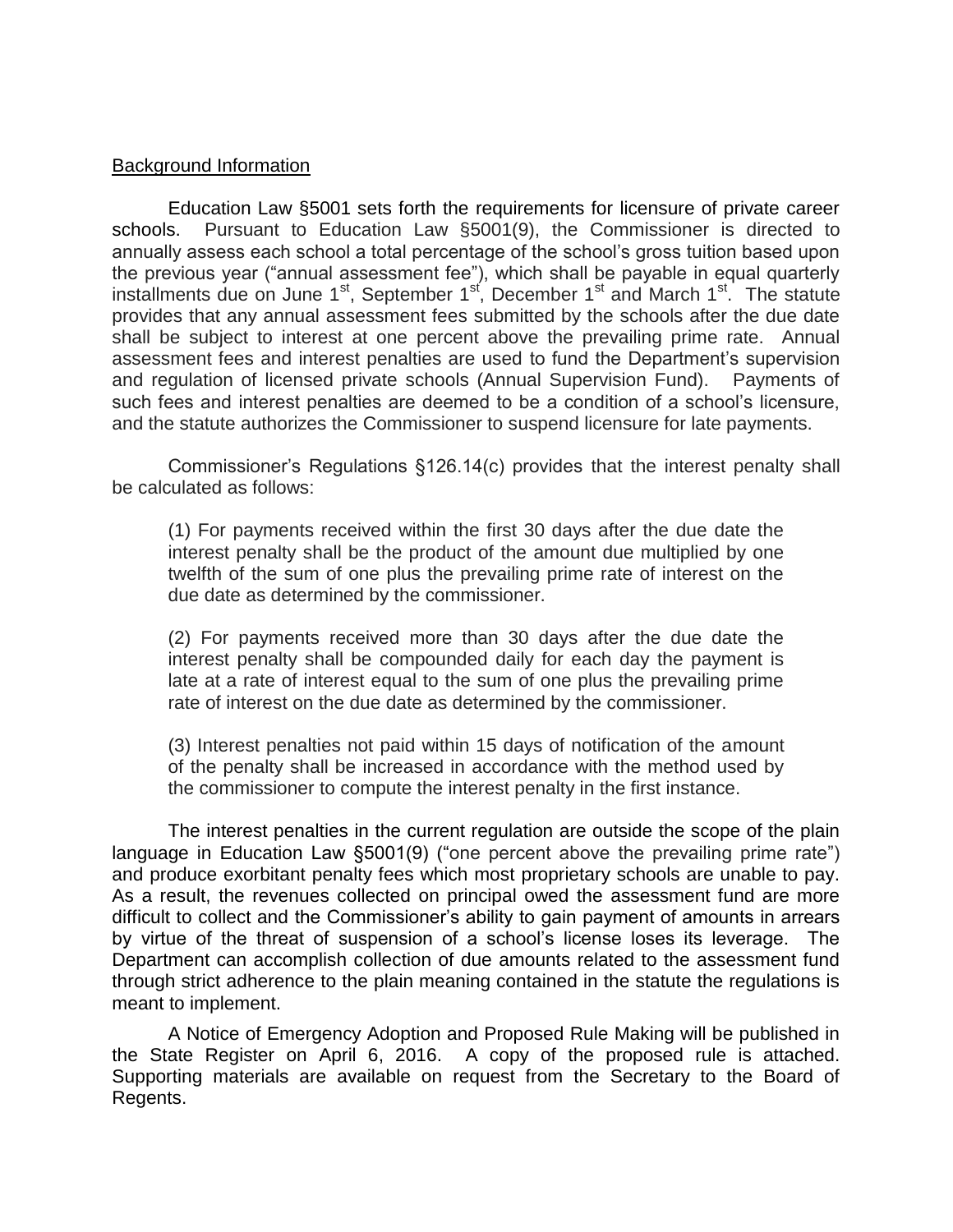#### Recommendation

It is recommended that the Board of Regents take the following action:

VOTED: That subdivision (c) of section 126.14 of the Regulations of the Commissioner of Education is amended, as submitted, effective March 22, 2016, as an emergency action upon a finding of the Board of Regents that such action is necessary for the preservation of the general welfare to immediately conform the Commissioner's Regulations regarding interest penalties for late payments of annual assessment fees by licensed private career schools to reflect current practice in order to prevent exorbitantly high late fees from being calculated, thereby ensuring the State Education Department's Bureau of Proprietary Schools is able to utilize its ability to suspend the licenses of private career schools and private schools to more effectively ensure timely payment of the annual assessment fee.

#### Timetable for Implementation

If adopted as an emergency rule at the March 2016 Regents meeting, the proposed amendment will take effect on March 22, 2016. It is anticipated that the proposed amendment will be presented for adoption as a permanent rule at the June 2016 Regents meeting, with an effective date of June 29, 2016, 2016.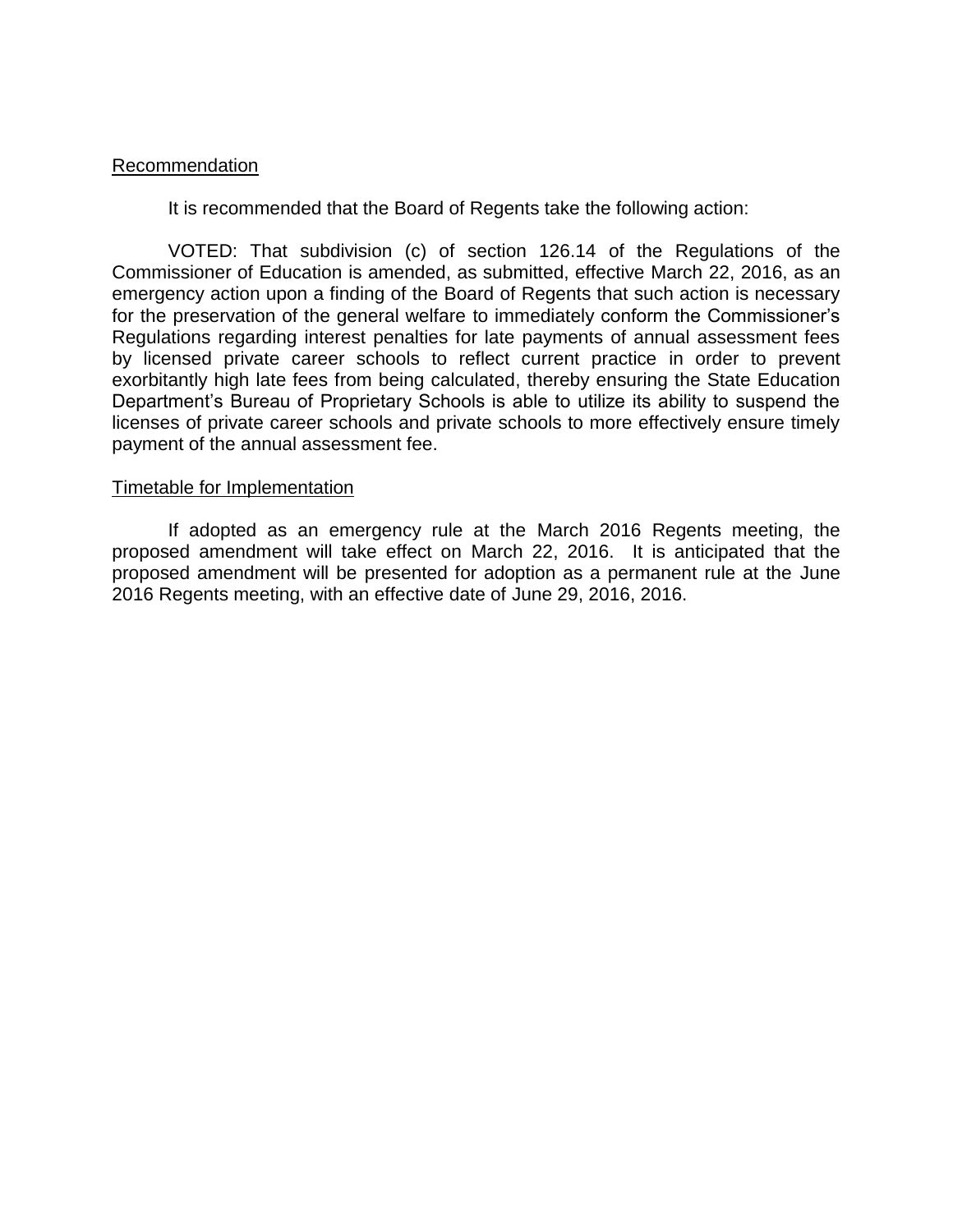#### **8 NYCRR §100.8**

## STATEMENT OF FACTS AND CIRCUMSTANCES WHICH NECESSITATE EMERGENCY ACTION

The proposed amendment is necessary to implement Regents policy and to properly implement Education Law §5001(9)(d)by amending subdivision (c) of §126.14 of the Commissioner's Regulations to reflect current practice relating to interest penalties for late payments of annual assessment fees by licensed private career schools. Section 126.14(c) allows the Department to subject annual assessment fees to interest penalties in the following magnitude:

(1) For payments received within the first 30 days after the due date the interest penalty shall be the product of the amount due multiplied by one twelfth of the sum of one plus the prevailing prime rate of interest on the due date as determined by the commissioner.

(2) For payments received more than 30 days after the due date the interest penalty shall be compounded daily for each day the payment is late at a rate of interest equal to the sum of one plus the prevailing prime rate of interest on the due date as determined by the commissioner.

(3) Interest penalties not paid within 15 days of notification of the amount of the penalty shall be increased in accordance with the method used by the commissioner to compute the interest penalty in the first instance.

The interest penalties in the current regulation are outside the scope of the plain language of Education Law §5001(9), which provides for the payment of interest at one percent above the prevailing prime rate, and produce exorbitant penalty fees which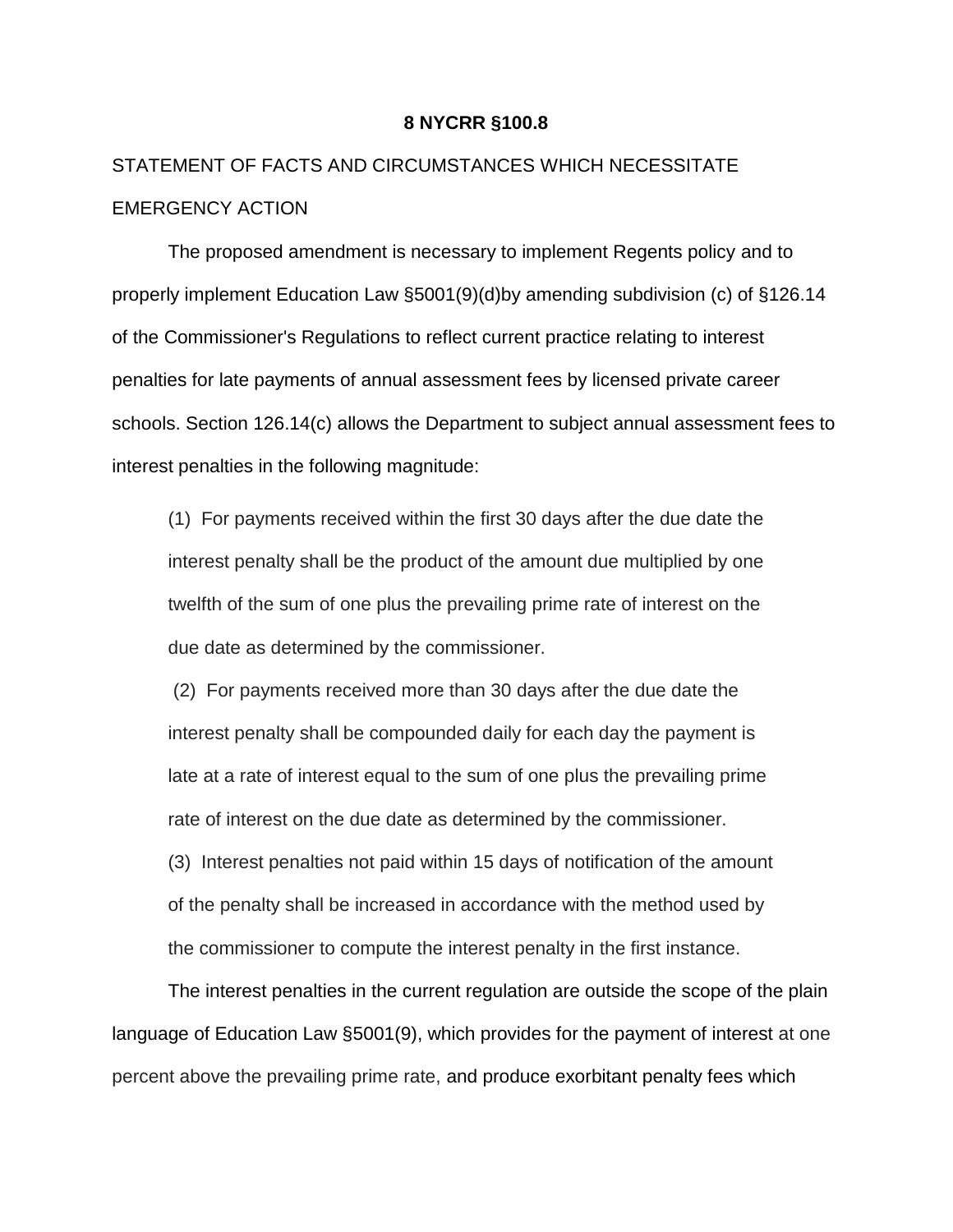most proprietary schools are unable to pay. As a result the revenues collected on principal owed the assessment fund are more difficult to collect and the Commissioner's ability to gain payment of amounts in arrears by virtue of the threat of suspension of a school's license loses its leverage. The Department can accomplish collection of due amounts related to the assessment fund through strict adherence to the plain meaning contained in the statute that the Commissioner's regulations are meant to implement.

Because the Board of Regents meets at monthly intervals, the earliest the proposed amendment could be adopted by regular action, after publication of a Notice of Proposed Rule Making and expiration of the 45-day public comment period prescribed in State Administrative Procedure Act (SAPA) §202, would be the June 13- 14, 2016 Regents meeting, and pursuant to SAPA §202, the earliest the amendment could take effect if adopted at the June 2016 Regents meeting is after publication of a Notice of Adoption in the State Register on June 29, 2016.

 Emergency action is necessary for the preservation of the general welfare in order to immediately conform the Commissioner's Regulations regarding interest penalties for late payments of annual assessment fees by licensed private career schools to reflect current practice in order to prevent exorbitantly high late fees from being calculated, thereby ensuring the State Education Department's Bureau of Proprietary Schools is able to utilize its ability to suspend the licenses of private career schools and private schools to more effectively ensure timely payment of the annual assessment fee.

It is anticipated that the proposed amendment will be presented to the Board of Regents for adoption as a permanent rule at the June 13-14, 2016 meeting of the Board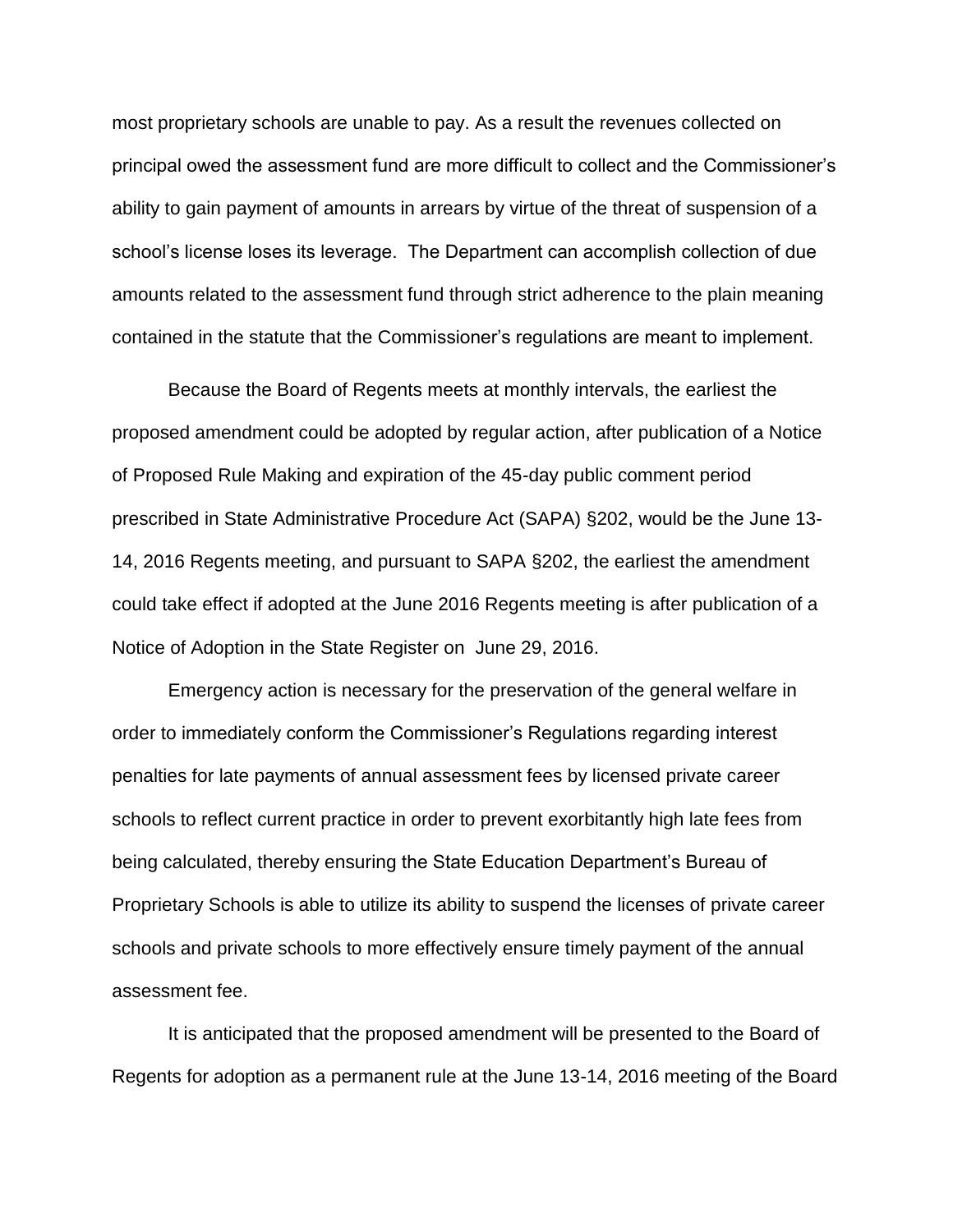of Regents, which is the first scheduled meeting after expiration of the 45-day public comment period mandated by the State Administrative Procedure Act.